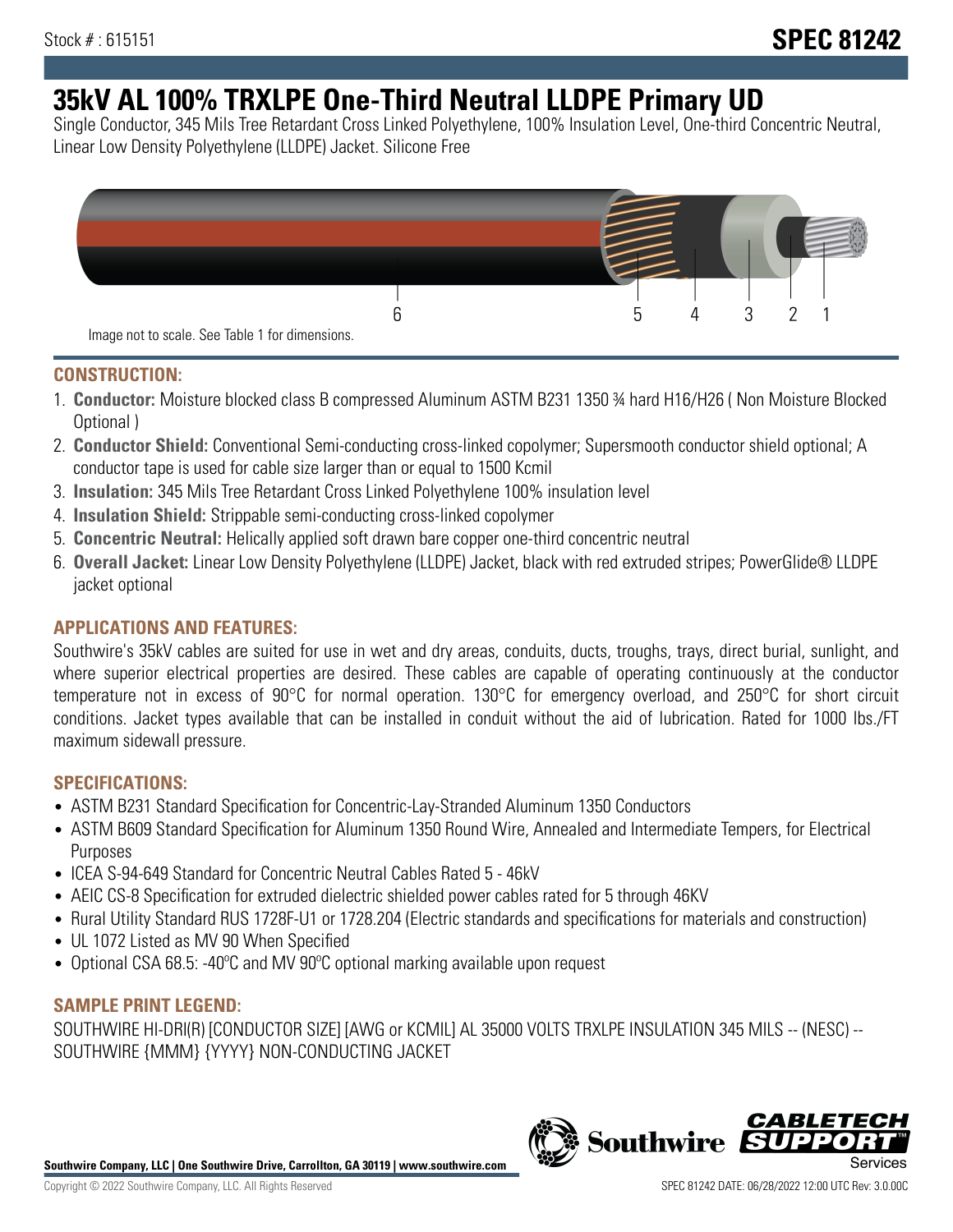## Stock # : 615151 **SPEC 81242**

#### **Table 1 – Weights and Measurements**

| <b>Stock</b><br>Number | Cond.<br><b>Size</b> | <b>Diameter</b><br>Over<br>Conductor | Diameter<br>Over<br>Insulation | Insul.<br><b>Thickness</b> | <b>Diameter</b><br>Over<br>Insulation<br><b>Shield</b> | Concentric<br><b>Neutral</b> | Neutral DC<br>Resistance<br>$25^{\circ}$ C | Jacket<br><b>Thickness</b> | Approx.<br>0D | Approx.<br>Weight    | Min<br>Bending <sup>1</sup><br>Radius | Max Pull<br>Tension* |
|------------------------|----------------------|--------------------------------------|--------------------------------|----------------------------|--------------------------------------------------------|------------------------------|--------------------------------------------|----------------------------|---------------|----------------------|---------------------------------------|----------------------|
|                        | AWG/<br>Kcmil        | inch                                 | inch                           | m <sub>l</sub>             | inch                                                   | No. x AWG                    | $\Omega$ /1000ft                           | mil                        | inch          | Ib<br><b>Y1000ft</b> | inch                                  | Ib                   |
| 615151^                | 4/0<br>(19)          | 0.498                                | 1.225                          | 345                        | .325                                                   | 11x14                        | 0.239                                      | 50                         | .553          | 1042                 | 12.4                                  | 1270                 |

All dimensions are nominal and subject to normal manufacturing tolerances

◊ Cable marked with this symbol is a standard stock item

\* Pulling tension based on pulling eye directly connected to conductor

! UL listed MV-90 Rated

^ HiDri Plus® - Water Blocking Powder

^^ HiDri Plus® - Water Blocking Powder. All Black Jacket

† 2/3 Concentric Neutral

§ HiDri Plus® - Water Blocking Powder. CSA Listed

#### **Table 2 – Electrical and Engineering Data**

| Cond.<br>Size         | 'DC.<br>Resistance<br>@25°C | АC<br>Resistance<br>$\varpi$ 90°C | Capacitive<br>Reactance @<br>60Hz | Inductive<br>Reactance<br>@ 60Hz | Charging<br>Current | Dielectric<br>Loss | Zero<br>Sequence<br>Impedance* | Positive<br>Sequence<br>Impedance <sup>+</sup> | Short<br>Circuit<br>Current <sup>@</sup><br>30 Cycle | Allowable<br>Ampacity in<br>Duct 90°C1 | Allowable<br>Ampacity<br>Directly<br>Buried 90°C‡ |
|-----------------------|-----------------------------|-----------------------------------|-----------------------------------|----------------------------------|---------------------|--------------------|--------------------------------|------------------------------------------------|------------------------------------------------------|----------------------------------------|---------------------------------------------------|
| AWG/<br>Kcmil         | $\Omega/1000$ ft            | $\Omega/1000$ ft                  | $M\Omega^*1000$ ft                | $\Omega/1000$ ft                 |                     | A/1000ft W/1000ft  | $\Omega/1000$ ft               | $\Omega$ /1000ft                               | Amp                                                  | Amp                                    | Amp                                               |
| $\frac{4}{0}$<br>(19) | 0.0836                      | 0.105                             | 0.056                             | 0.046                            | 0.358               | 2.173              |                                | $0.320 + 0.112$ 0.106+0.046                    | 4128.2                                               | 235                                    | 285                                               |

\* Calculations are based on three cables triplexed / concentric shield / Conductor temperature of 90°C / Shield temperature of 45°C / Earth resistivity of 100 ohmsmeter

† Ampacities are based on Figure 7 of ICEA P-117-734 (Single circuit trefoil, 100% load factor, 90°C conductor temperature, earth RHO 90, 36" burial depth)

‡ Ampacities are based on Figure 1 of ICEA P-117-734 (Single circuit trefoil, 100% load factor, 90°C conductor temperature, earth RHO 90, 36" burial depth)

#### **Table 3 – Weights and Measurements (Metric)**

| Stock<br>Number | Cond.<br>Size <sup>1</sup> | Diameter<br>Over<br>Conductor | <b>Diameter</b><br>Over<br>Insulation | Insul.<br><b>Thickness</b> | <b>Diameter</b><br>Over<br>Insulation<br><b>Shield</b> | Concentric<br>Neutral | Neutral DC<br>Resistance<br>$25^{\circ}$ C | Jacket<br><b>Thickness</b> | Approx.<br><b>OD</b> | Approx.<br>Weight | Min<br>Bending<br>Radius | Max Pull<br>Tension* |
|-----------------|----------------------------|-------------------------------|---------------------------------------|----------------------------|--------------------------------------------------------|-----------------------|--------------------------------------------|----------------------------|----------------------|-------------------|--------------------------|----------------------|
|                 | AWG/<br>Kcmil              | mm                            | mm                                    | mm                         | mm                                                     | No. x AWG             | $\Omega$ /km                               | mm                         | mm                   | ka/km             | mm                       | newton               |
| 615151^         | 4/0<br>(19)                | 12.65                         | 31.12                                 | 8.76                       | 33.65                                                  | 11x14                 | 0.78                                       | 1.27                       | 39.45                | 1551              | 314.96                   | 5652                 |

All dimensions are nominal and subject to normal manufacturing tolerances

◊ Cable marked with this symbol is a standard stock item

\* Pulling tension based on pulling eye directly connected to conductor

! UL listed MV-90 Rated

^ HiDri Plus® - Water Blocking Powder

^^ HiDri Plus® - Water Blocking Powder. All Black Jacket

† 2/3 Concentric Neutral

§ HiDri Plus® - Water Blocking Powder. CSA Listed

## **Table 4 – Electrical and Engineering Data (Metric)**

|  | 4/0<br>(19) | J.2743 | 0.34 | 0.0171 | 0.1509 | .175 <sub>1</sub> |  |  | $7.1293$ $ 0.320 + i0.112 0.106 + i0.046 $ | 4128.2 | 235 | 285 |
|--|-------------|--------|------|--------|--------|-------------------|--|--|--------------------------------------------|--------|-----|-----|
|--|-------------|--------|------|--------|--------|-------------------|--|--|--------------------------------------------|--------|-----|-----|

\* Calculations are based on three cables triplexed / concentric shield / Conductor temperature of 90°C / Shield temperature of 45°C / Earth resistivity of 100 ohmsmeter



**Southwire** 

**CABLE**